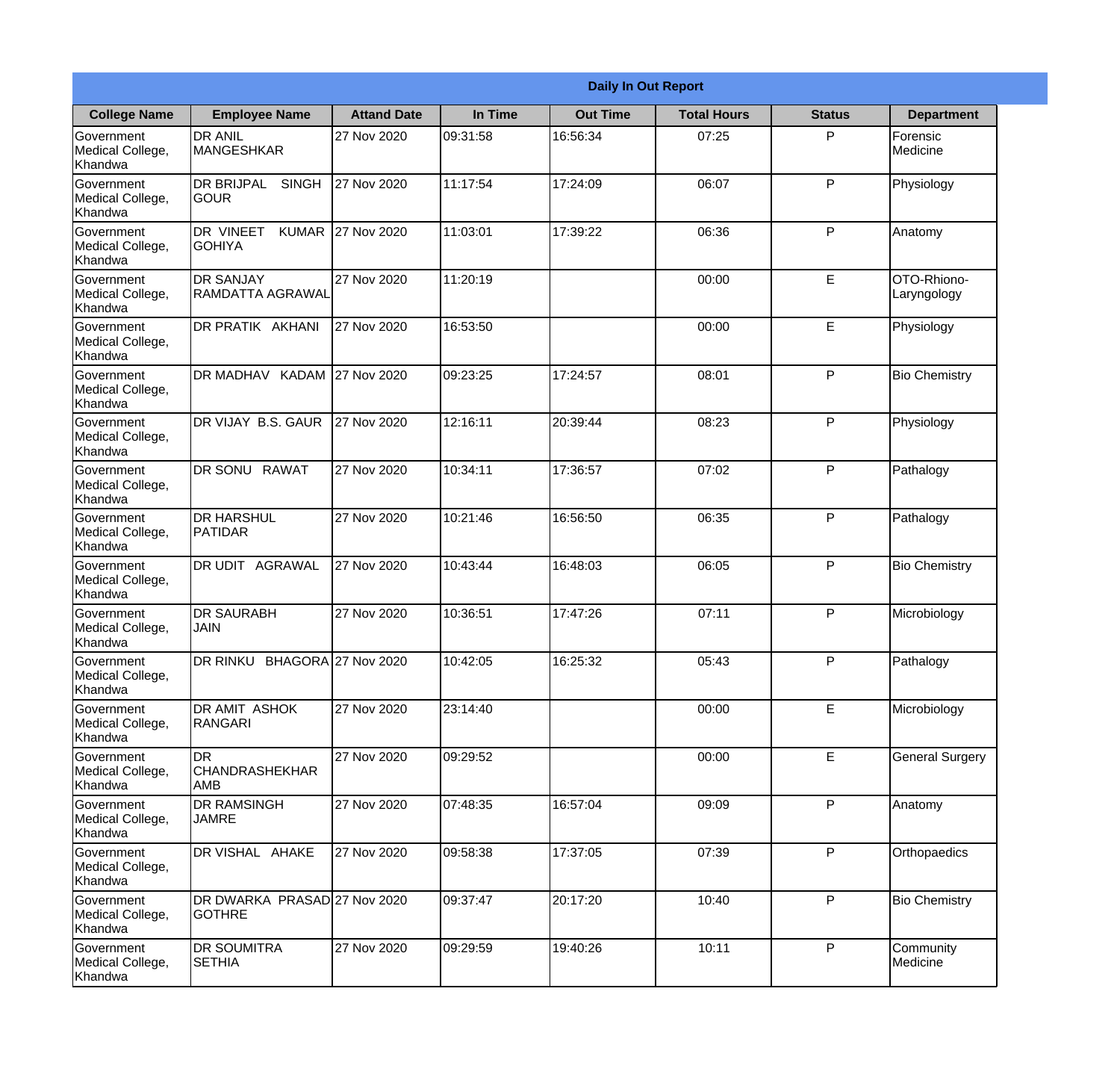| <b>Designation</b>                  | <b>Category</b>     |
|-------------------------------------|---------------------|
| Assistant Professor   Para Clinical |                     |
| Demonstrator/Tutor   Non Clinical   |                     |
| Professor                           | Non Clinical        |
| Professor                           | Clinical            |
| <b>Assistant Professor</b>          | <b>Non Clinical</b> |
| <b>Assistant Professor</b>          | Non Clinical        |
| Associate Professor Non Clinical    |                     |
| Demonstrator/Tutor   Para Clinical  |                     |
| Assistant Professor   Para Clinical |                     |
| Associate Professor Non Clinical    |                     |
| Associate Professor   Para Clinical |                     |
| Assistant Professor   Para Clinical |                     |
| Professor                           | Para Clinical       |
| Assistant Professor   Clinical      |                     |
| Demonstrator/Tutor                  | Non Clinical        |
| <b>Assistant Professor</b>          | Clinical            |
| Demonstrator/Tutor   Non Clinical   |                     |
| <b>Assistant Professor</b>          | Para Clinical       |

## **Daily In Out Report**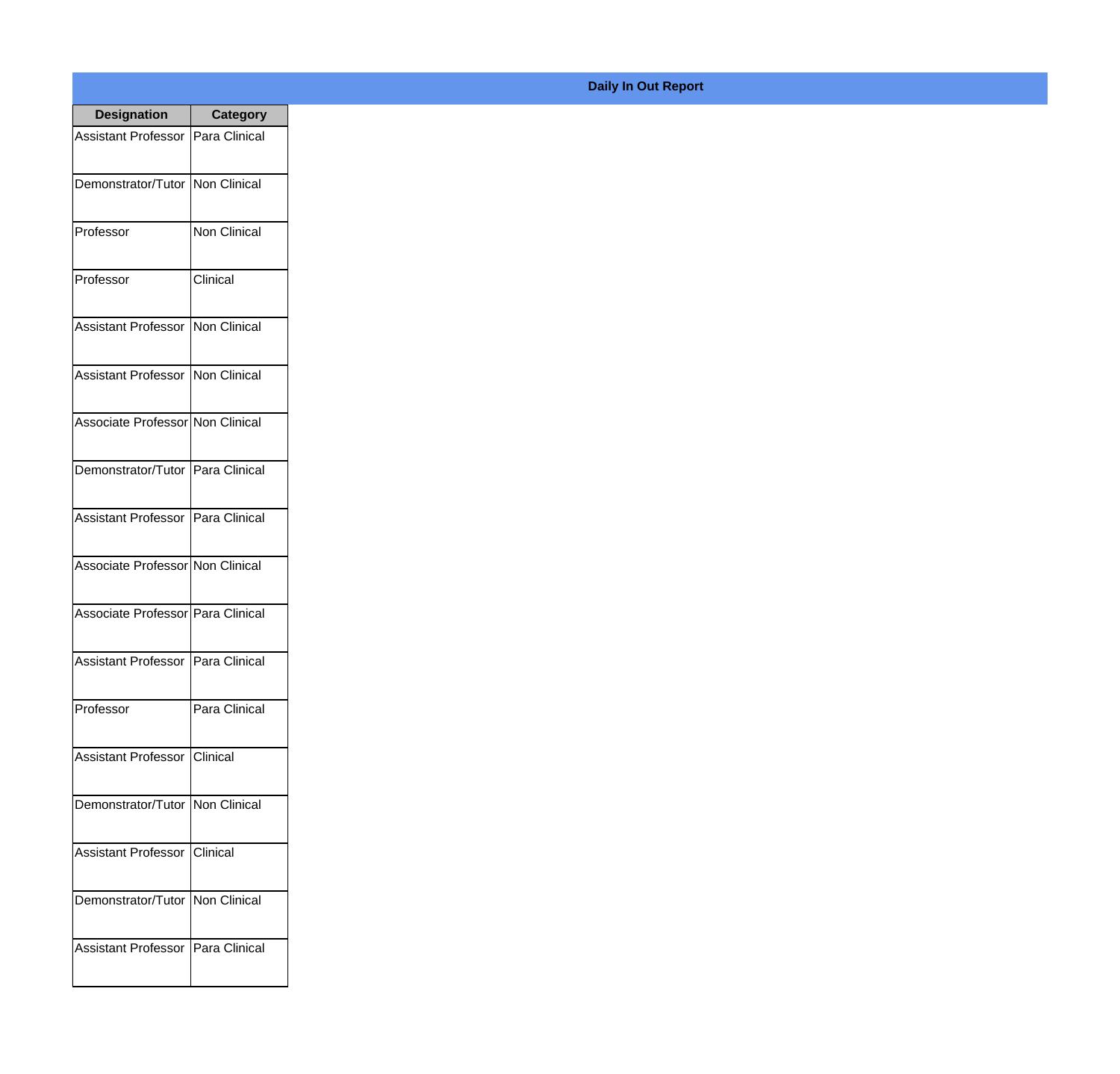|                                                         |                                                       |             |           |          | <b>Daily In Out Report</b> |              |                             |
|---------------------------------------------------------|-------------------------------------------------------|-------------|-----------|----------|----------------------------|--------------|-----------------------------|
| Government<br>Medical College,<br>Khandwa               | <b>DR SOURYAKANT</b><br>VARANDANI                     | 27 Nov 2020 | 10:39:41  | 16:51:03 | 06:12                      | P            | Community<br>Medicine       |
| Government<br>Medical College,<br>Khandwa               | <b>DR RASHMI YADAV</b>                                | 27 Nov 2020 | 09:52:05  | 16:57:21 | 07:05                      | P            | Community<br>Medicine       |
| <b>Government</b><br>Medical College,<br>Khandwa        | DR LEENA PARIHAR                                      | 27 Nov 2020 | 10:15:20  | 16:53:44 | 06:38                      | P            | Community<br>Medicine       |
| <b>Government</b><br>Medical College,<br>Khandwa        | <b>IMR PIYUSH KUMAR</b><br><b>MISHRA</b>              | 27 Nov 2020 | 10:15:04  | 18:10:30 | 07:55                      | P            | Community<br>Medicine       |
| Government<br>Medical College,<br>Khandwa               | DR SACHIN PARMAR 27 Nov 2020                          |             | 10:31:56  | 19:40:41 | 09:09                      | P            | Community<br>Medicine       |
| Government<br>Medical College,<br>Khandwa               | <b>DR SAGAR MEENA</b>                                 | 27 Nov 2020 | 13:58:02  | 16:59:59 | 03:01                      | $\mathsf{P}$ | Forensic<br><b>Medicine</b> |
| Government<br>Medical College,<br>Khandwa               | DR PRAMILA VERMA 27 Nov 2020                          |             | 12:09:21  |          | 00:00                      | E            | Paediatrics                 |
| Government<br>Medical College,<br>Khandwa               | DR MANOJ BALKE                                        | 27 Nov 2020 | 09:24:40  | 15:54:56 | 06:30                      | $\mathsf{P}$ | Ophthalmology               |
| Government<br>Medical College,<br>Khandwa               | DR RAKESH KUMAR<br><b>SHIVHARE</b>                    | 27 Nov 2020 | 07:48:29  |          | 00:00                      | E            | Microbiology                |
| <b>Government</b><br>Medical College,<br><b>Khandwa</b> | <b>DR GARIMA</b><br><b>AGRAWAL VARSHNEY</b>           | 27 Nov 2020 | 09:18:28  |          | 00:00                      | E            | Paediatrics                 |
| <b>Government</b><br>Medical College,<br>Khandwa        | <b>DR SIDDHARTH</b><br><b>BANODE</b>                  | 27 Nov 2020 | 109:21:49 | 17:15:17 | 07:54                      | P            | Pharmacology                |
| Government<br>Medical College,<br>Khandwa               | <b>DR CHANDNI</b><br>KAROLE                           | 27 Nov 2020 | 09:38:33  |          | 00:00                      | E            | Ophthalmology               |
| Government<br>Medical College,<br>Khandwa               | DR PRIYA KAPOOR<br><b>KAPOOR</b>                      | 27 Nov 2020 | 10:09:58  | 17:02:24 | 06:53                      | P            | Pathalogy                   |
| Government<br>Medical College,<br>Khandwa               | <b>DR SAPNA</b><br>MAHESHRAM                          | 27 Nov 2020 | 10:09:17  | 17:44:58 | 07:35                      | P            | Community<br>Medicine       |
| Government<br>Medical College,<br>Khandwa               | <b>DR RAJENDRA</b><br><b>SINGH MANDLOI</b>            | 27 Nov 2020 | 10:01:20  | 17:24:01 | 07:23                      | P            | <b>Bio Chemistry</b>        |
| Government<br>Medical College,<br>Khandwa               | <b>DR SEEMA</b><br><b>SUDHAKARRAO</b><br><b>SUTAY</b> | 27 Nov 2020 | 10:46:24  | 14:15:43 | 03:29                      | $\mathsf{P}$ | Forensic<br>Medicine        |
| Government<br>Medical College,<br>Khandwa               | DR AJAY<br>NARWARIYA                                  | 27 Nov 2020 | 09:10:56  | 18:52:54 | 09:42                      | P            | Microbiology                |
| Government<br>Medical College,<br>Khandwa               | <b>DR NISHA</b><br>KAITHWAS                           | 27 Nov 2020 | 10:01:16  | 15:55:56 | 05:54                      | P            | Psychiatry                  |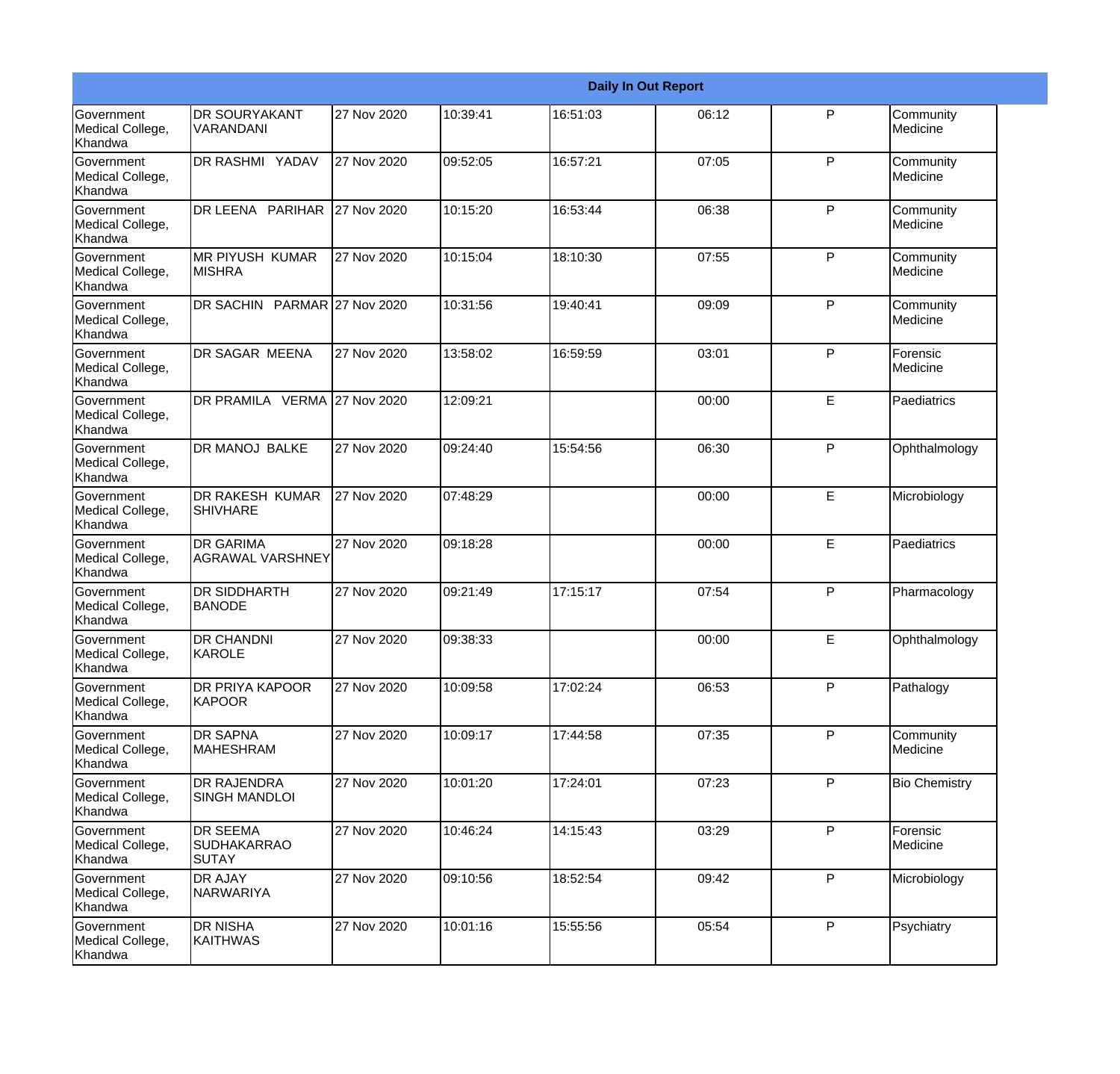| Demonstrator/Tutor Para Clinical  |               |
|-----------------------------------|---------------|
| Assistant Professor Para Clinical |               |
|                                   |               |
| Assistant Professor Para Clinical |               |
| Statistician                      | Para Clinical |
| Assistant Professor Para Clinical |               |
| Demonstrator/Tutor Para Clinical  |               |
| Professor                         | Clinical      |
| Assistant Professor Clinical      |               |
| Demonstrator/Tutor Para Clinical  |               |
| Associate Professor Clinical      |               |
| Associate Professor Para Clinical |               |
| Assistant Professor Clinical      |               |
| Demonstrator/Tutor Para Clinical  |               |
| Associate Professor Para Clinical |               |
| Demonstrator/Tutor Non Clinical   |               |
| Professor                         | Para Clinical |
| Demonstrator/Tutor Para Clinical  |               |
| Assistant Professor Clinical      |               |
|                                   |               |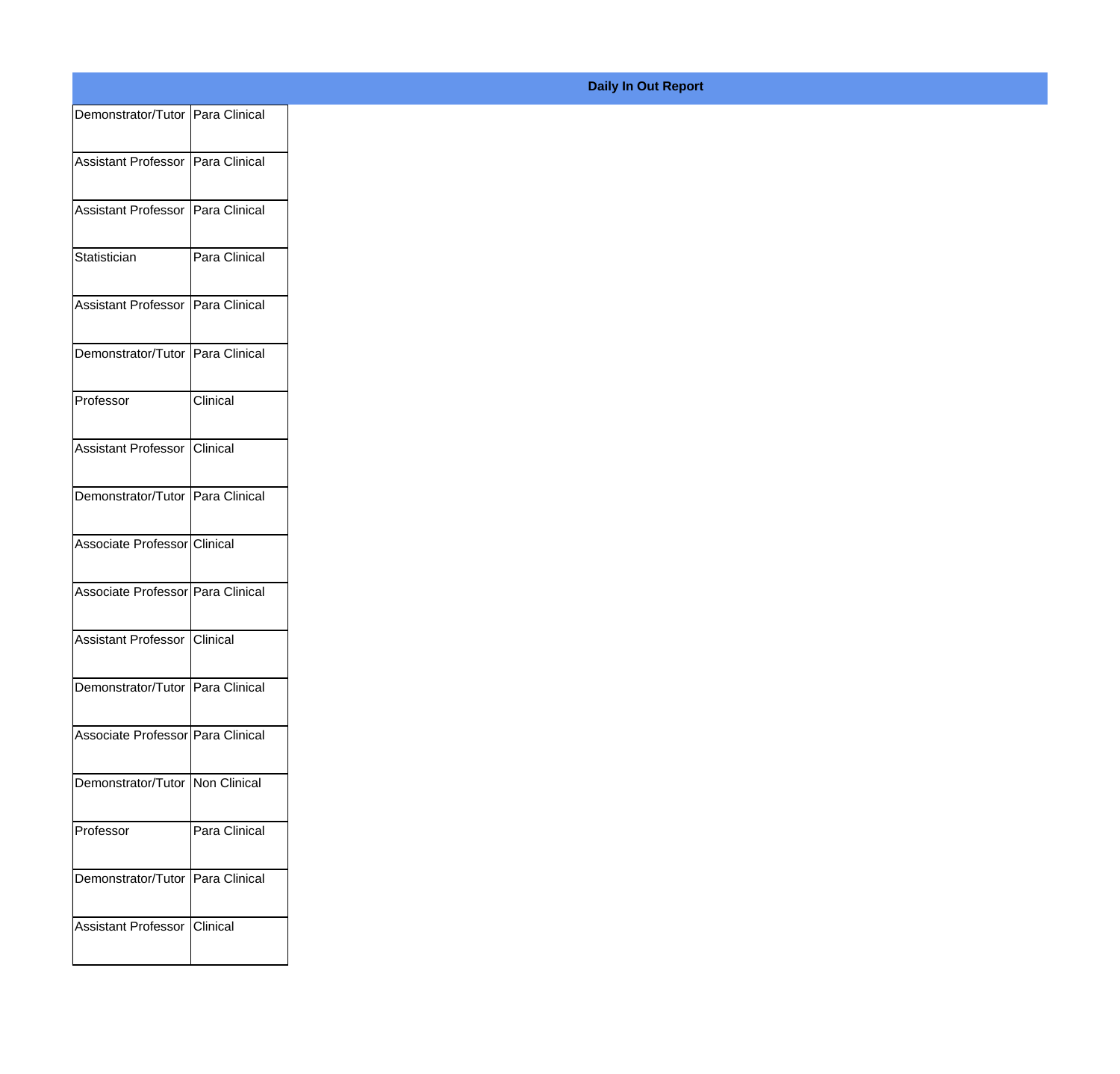|                                                  |                                                       |             |          |          | <b>Daily In Out Report</b> |              |                             |
|--------------------------------------------------|-------------------------------------------------------|-------------|----------|----------|----------------------------|--------------|-----------------------------|
| <b>Government</b><br>Medical College,<br>Khandwa | <b>DR ANANT</b><br><b>TUKARAM PAWAR</b>               | 27 Nov 2020 | 14:06:38 | 19:40:17 | 05:34                      | $\mathsf{P}$ | Community<br>Medicine       |
| Government<br>Medical College,<br>Khandwa        | DR SHAIKH M.KHALIQ 27 Nov 2020                        |             | 11:21:18 |          | 00:00                      | E            | <b>Bio Chemistry</b>        |
| <b>Government</b><br>Medical College,<br>Khandwa | <b>DR PANKAJ</b><br><b>KUMAR</b><br>JAIN              | 27 Nov 2020 | 13:52:49 |          | 00:00                      | E            | <b>General Medicine</b>     |
| <b>Government</b><br>Medical College,<br>Khandwa | <b>DR RAJU</b>                                        | 27 Nov 2020 | 09:22:34 | 16:06:56 | 06:44                      | P            | Forensic<br>Medicine        |
| <b>Government</b><br>Medical College,<br>Khandwa | <b>DR MAHENDRA</b><br>PANWAR                          | 27 Nov 2020 | 09:31:46 |          | 00:00                      | E            | Orthopaedics                |
| Government<br>Medical College,<br><b>Khandwa</b> | DR AJAY GANGJI                                        | 27 Nov 2020 | 11:48:27 |          | 00:00                      | E            | <b>General Surgery</b>      |
| <b>Government</b><br>Medical College,<br>Khandwa | <b>DR SITARAM</b><br><b>SOLANKI</b>                   | 27 Nov 2020 | 10:49:04 | 16:48:49 | 05:59                      | P            | Forensic<br>Medicine        |
| Government<br>Medical College,<br>Khandwa        | <b>DR RANJEET</b><br><b>BADOLE</b>                    | 27 Nov 2020 | 10:47:22 | 18:49:35 | 08:02                      | $\mathsf{P}$ | <b>General Medicine</b>     |
| Government<br>Medical College,<br>Khandwa        | <b>DR ARUN KUMAR</b><br>PARGI                         | 27 Nov 2020 | 09:27:33 |          | 00:00                      | E            | <b>General Surgery</b>      |
| <b>Government</b><br>Medical College,<br>Khandwa | <b>DR ASHOK</b><br><b>BHAUSAHEB NAJAN</b>             | 27 Nov 2020 | 10:21:11 | 16:55:03 | 06:34                      | P            | Forensic<br>Medicine        |
| <b>Government</b><br>Medical College,<br>Khandwa | <b>DR NITESHKUMAR</b><br>KISHORILAL<br><b>RATHORE</b> | 27 Nov 2020 | 09:41:12 |          | 00:00                      | E            | Pharmacology                |
| Government<br>Medical College,<br>Khandwa        | DR PRIYESH<br><b>MARSKOLE</b>                         | 27 Nov 2020 | 11:30:29 | 16:53:36 | 05:23                      | P            | Community<br>Medicine       |
| Government<br>Medical College,<br>Khandwa        | <b>DR SANGEETA</b><br><b>CHINCHOLE</b>                | 27 Nov 2020 | 10:57:19 |          | 00:00                      | E            | Physiology                  |
| Government<br>Medical College,<br>Khandwa        | DR NEERAJ KUMAR                                       | 27 Nov 2020 | 09:28:01 | 17:25:15 | 07:57                      | P            | Dentisry                    |
| Government<br>Medical College,<br>Khandwa        | DR VIJAY NAYAK                                        | 27 Nov 2020 | 11:33:11 | 17:50:29 | 06:17                      | P            | Anatomy                     |
| Government<br>Medical College,<br>Khandwa        | DR SUNIL BAJOLIYA                                     | 27 Nov 2020 | 13:31:50 |          | 00:00                      | E            | OTO-Rhiono-<br>Laryngology  |
| Government<br>Medical College,<br>Khandwa        | DR NISHA MANDLOI<br>PANWAR                            | 27 Nov 2020 | 09:26:09 |          | 00:00                      | E            | Obstetrics &<br>Gynaecology |
| Government<br>Medical College,<br>Khandwa        | <b>DR SATISH</b><br><b>CHANDEL</b>                    | 27 Nov 2020 | 11:07:57 |          | 00:00                      | E            | Pharmacology                |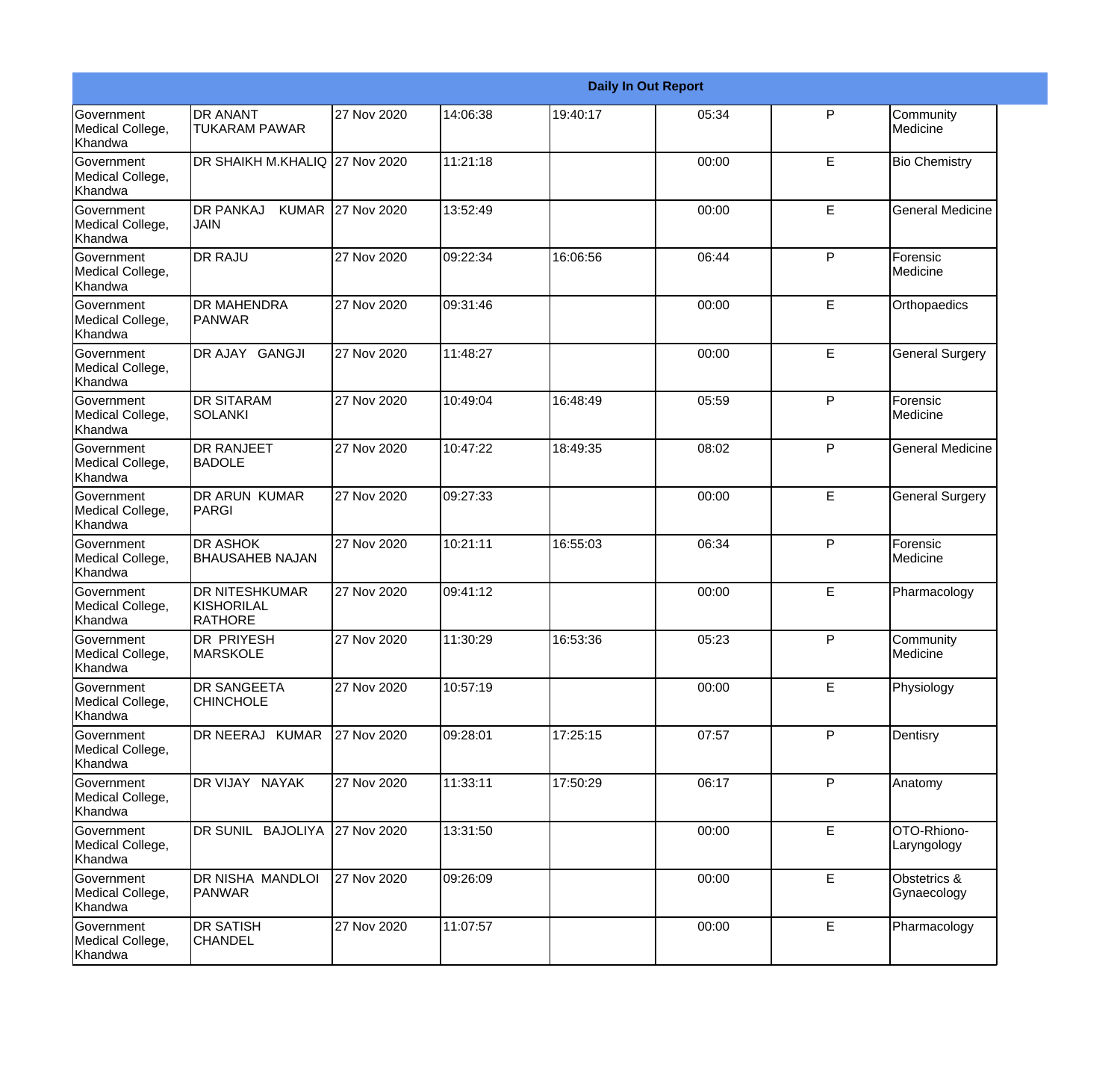| Professor                         | Para Clinical |
|-----------------------------------|---------------|
| Professor                         | Non Clinical  |
|                                   |               |
| Assistant Professor Clinical      |               |
| Demonstrator/Tutor Para Clinical  |               |
| Assistant Professor Clinical      |               |
| Professor                         | Clinical      |
|                                   |               |
| Demonstrator/Tutor Para Clinical  |               |
| Assistant Professor Clinical      |               |
| Assistant Professor Clinical      |               |
| Associate Professor Para Clinical |               |
|                                   |               |
| Demonstrator/Tutor Para Clinical  |               |
| Associate Professor Para Clinical |               |
| Demonstrator/Tutor   Non Clinical |               |
| Assistant Professor Clinical      |               |
|                                   |               |
| Associate Professor Non Clinical  |               |
| Assistant Professor Clinical      |               |
| Associate Professor Clinical      |               |
|                                   |               |
| Assistant Professor Para Clinical |               |
|                                   |               |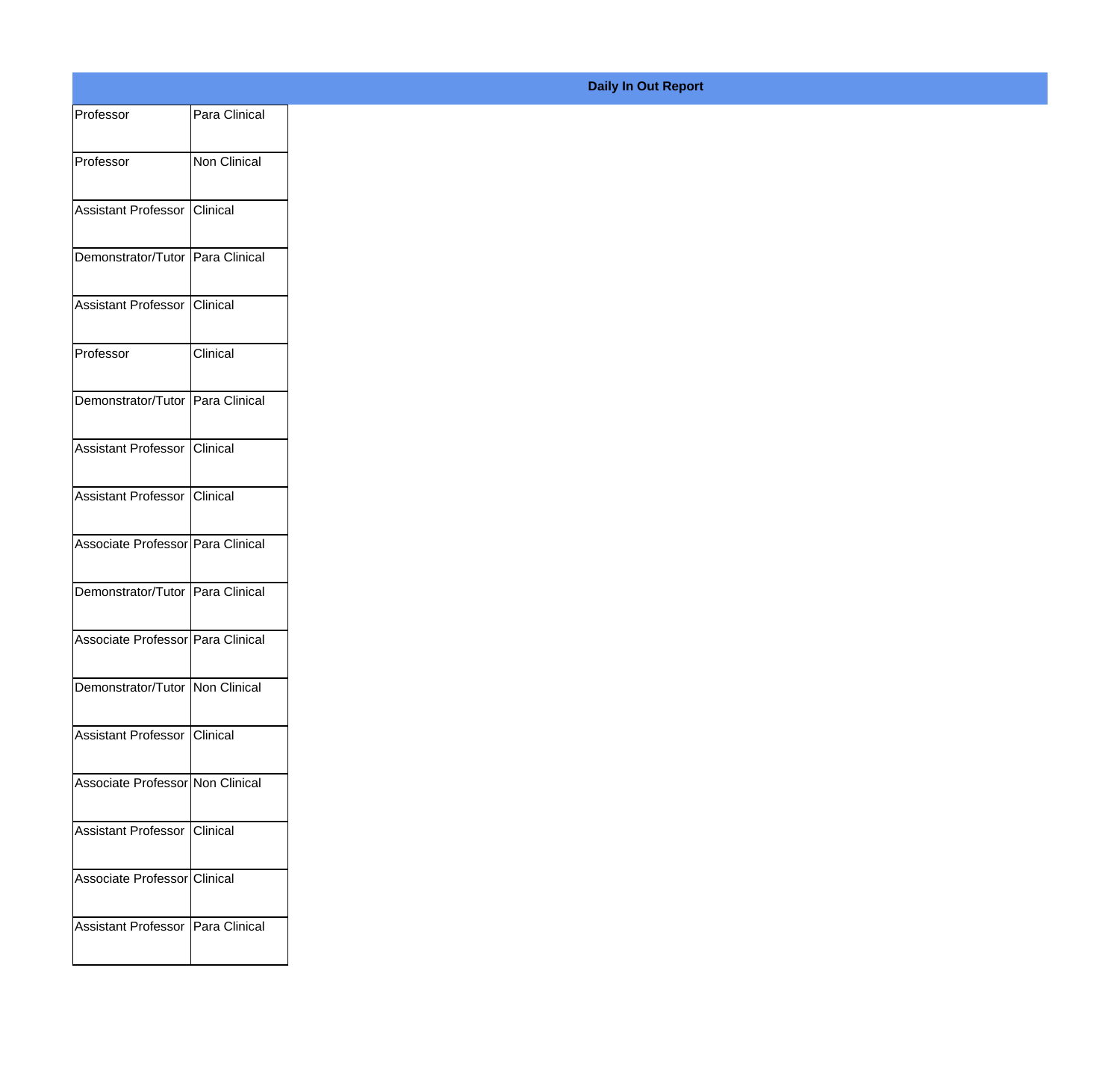|                                                  |                                                   |             |          | <b>Daily In Out Report</b> |       |    |                         |
|--------------------------------------------------|---------------------------------------------------|-------------|----------|----------------------------|-------|----|-------------------------|
| Government<br>Medical College,<br>Khandwa        | <b>DR JITENDRA</b><br><b>AHIRWAR</b>              | 27 Nov 2020 | 11:04:20 |                            | 00:00 | E. | Pathalogy               |
| Government<br>Medical College,<br>Khandwa        | DR MUKTESHWARI<br>IGUPTA                          | 27 Nov 2020 | 11:05:05 | 17:43:06                   | 06:38 | P  | Pharmacology            |
| <b>Government</b><br>Medical College,<br>Khandwa | DR YASHPAL RAY                                    | 27 Nov 2020 | 12:37:42 |                            | 00:00 | E  | Anatomy                 |
| <b>Government</b><br>Medical College,<br>Khandwa | <b>DR DEEPIKA</b><br>IPANWAR                      | 27 Nov 2020 | 11:14:32 | 15:28:13                   | 04:14 | P  | <b>Bio Chemistry</b>    |
| Government<br>Medical College,<br>Khandwa        | <b>DR VISHAL</b><br><b>KUMAR</b><br><b>THAKRE</b> | 27 Nov 2020 | 10:15:37 | 17:18:14                   | 07:03 | P  | Physiology              |
| Government<br>Medical College,<br>Khandwa        | <b>DR SHAILENDRA</b><br><b>SINGH CHOUHAN</b>      | 27 Nov 2020 | 08:49:57 |                            | 00:00 | E  | Orthopaedics            |
| <b>Government</b><br>Medical College,<br>Khandwa | MOHIT GARG                                        | 27 Nov 2020 | 10:00:59 | 13:35:35                   | 03:35 | P  | <b>General Medicine</b> |
| Government<br>Medical College,<br>Khandwa        | MOHIT GARG                                        | 27 Nov 2020 | 15:54:47 |                            | 03:35 | P  | <b>General Medicine</b> |